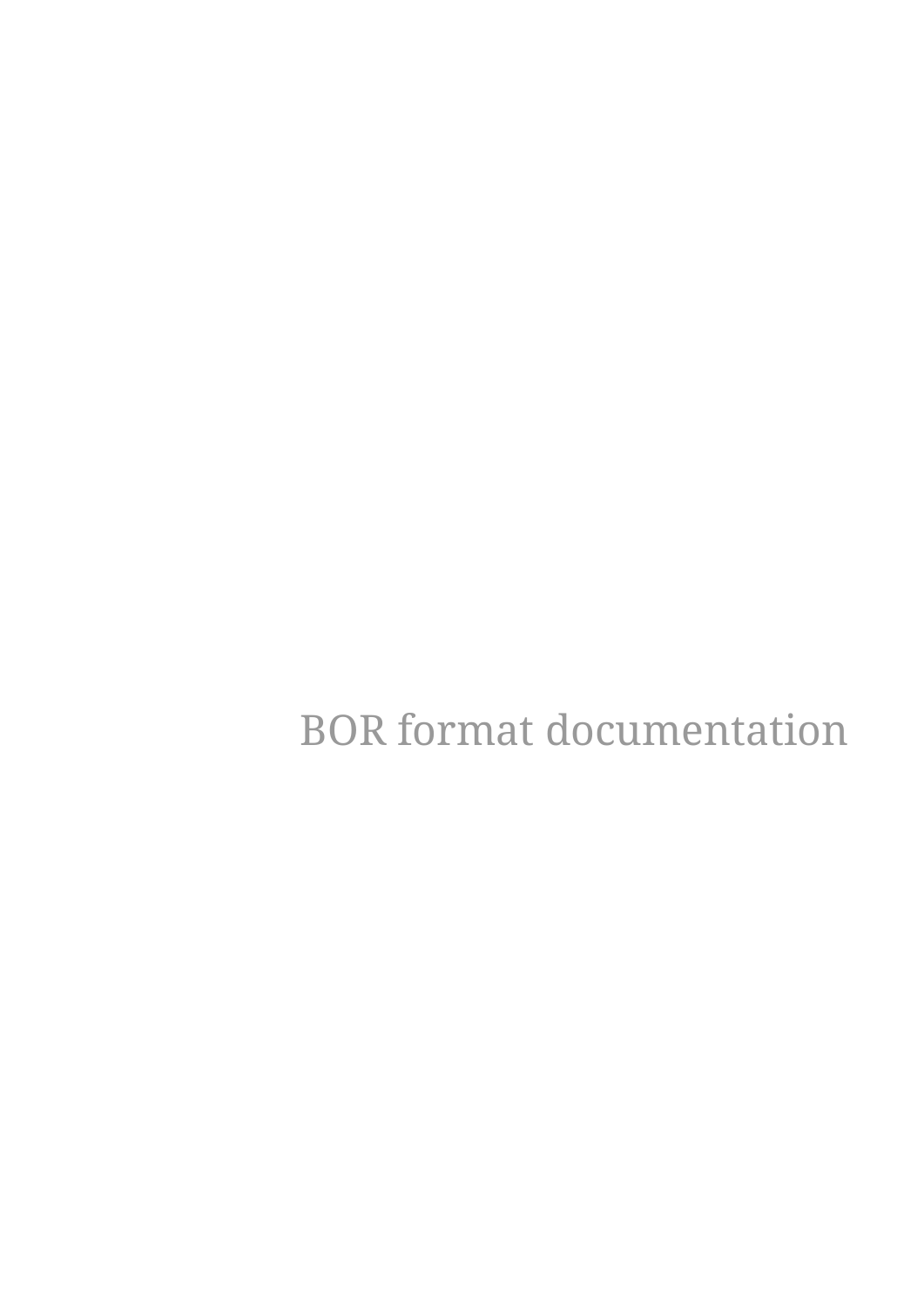The Bor Format consists of two parts:

- the specification of the storage format
- the specification of the field type

# **Introduction**

First, it is assumed that a file matches a recording as an independant logical unit. The file is named with a **.bor** extension.

# **File name example**

50001180101060101P.bor

| -5                    | 0001 | 180101060 D<br><b>101</b> |        | .bor   |
|-----------------------|------|---------------------------|--------|--------|
| Generatio Serial<br>n |      | Date                      | Domain | Format |

*Table 2. Domain ID*

| ID | <b>Domain</b>                      |
|----|------------------------------------|
| D  | Drilling parameters                |
| G  | Grouting parameters                |
| ٦  | <b>JetGrouting parameters</b>      |
| P  | Ménard Pressuremeter Test          |
| А  | Continuous Flight Auger Pile (CFA) |
|    | Lugeon Test                        |
| ۷  | Vibroflotation                     |
| ۷  | Dynamic probing and SPT            |

# **Abilities**

The file has the following abilities:

- recording description
- data logs
- non-modification source-file guarantee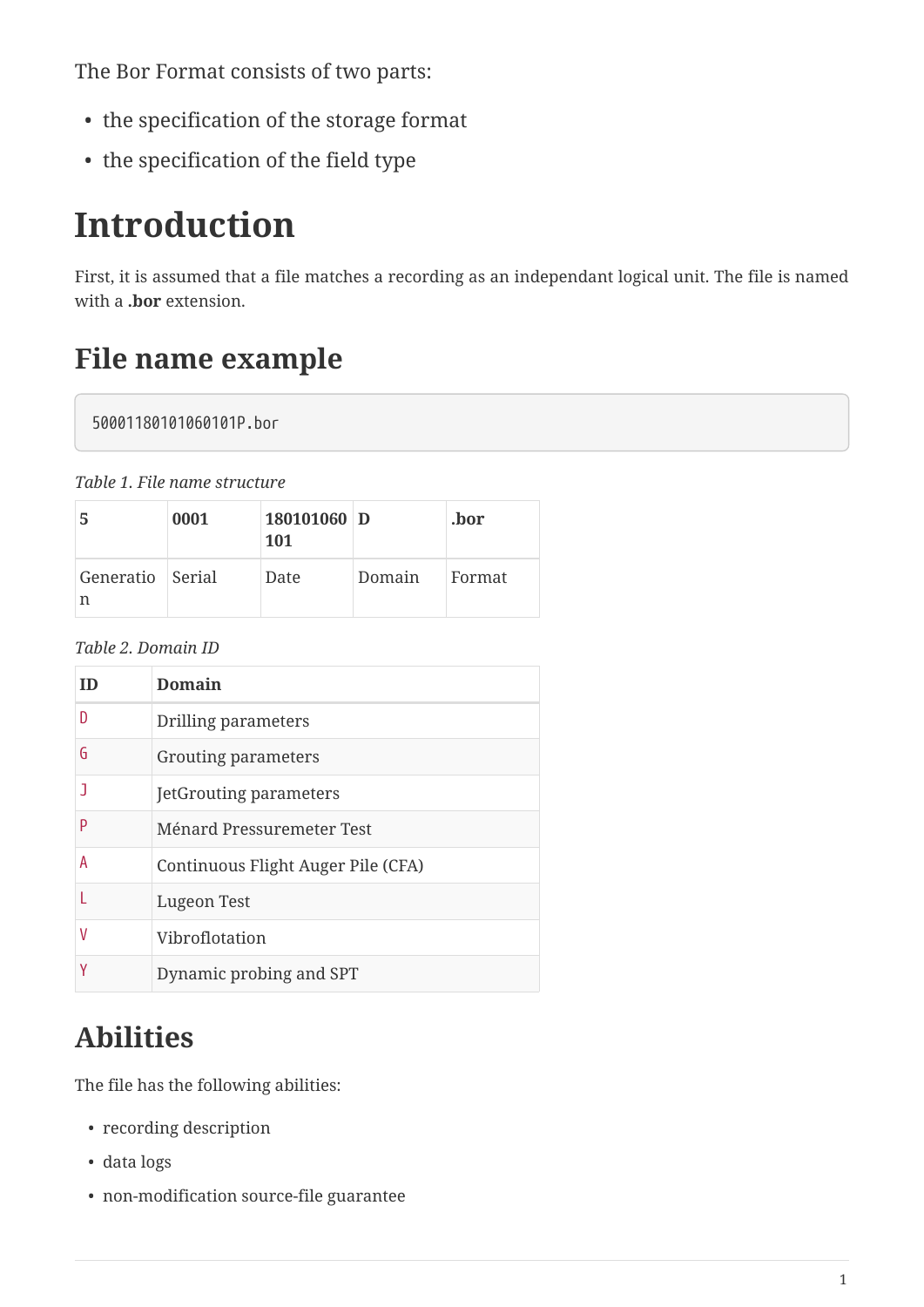# **Format specification**

The bor file is a zip format archive containing the files below:

- A file description that contains technical informations non-specific to the recording type and field properties, references to data file: *description.xml*
- Data file, example: *data.nc*

# **Data file**

Data file use the [netCDF](http://www.unidata.ucar.edu/software/netcdf/) (3.6+) format. It contain data logs and each variable.

# **Description file**

The description file contains 2 different types of information:

- non-specific technical information
- field-specific properties

### **Example of Description file**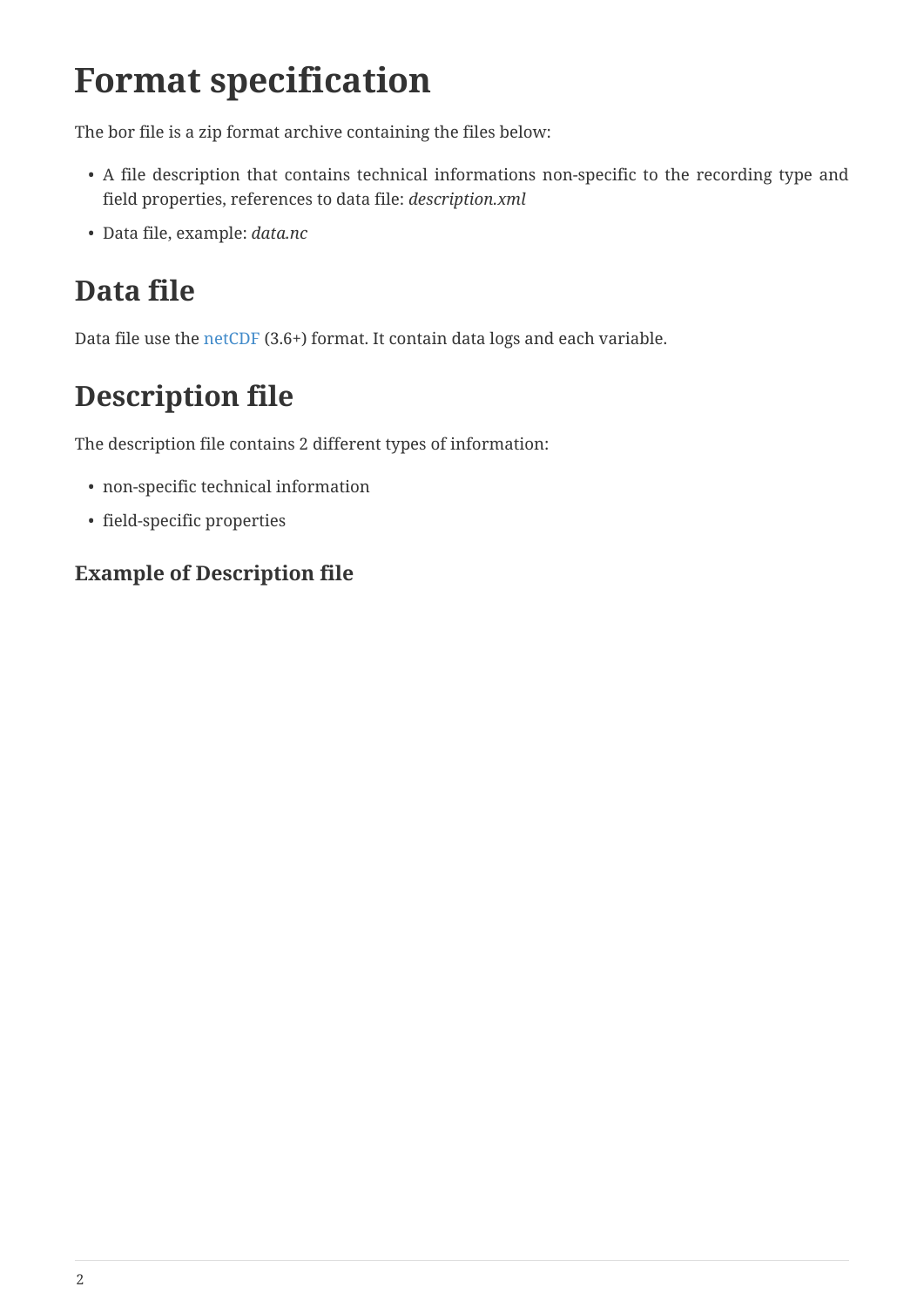*Example of description.xml file (drilling parameters)*

```
<?xml version="1.0" encoding="UTF-8"?>
<description xmlns="http://www.lim.eu/description"
xmlns:xsi="http://www.w3.org/2001/XMLSchema-instance"
xsi:schemaLocation="http://www.lim.eu/description description.xsd">
    <filename>50001180101070101D</filename>
    <creation>2018-01-01T07:01:01+01:00</creation>
    <modification>2018-01-01T07:31:01+01:00</modification>
    <project_ref>Bor-Format</project_ref>
    <borehole_ref>SP1</borehole_ref>
    <cell>
      <mcc>208</mcc>
      <mnc>01</mnc>
      <cellid>31605177</cellid>
      <lac>21301</lac>
    </cell>
    <operator>ROBERT</operator>
    <device>
      <serial>50001</serial>
      <version>1.4</version>
      <build>20180101</build>
    </device>
    <drilling>
      <machine_ref>DRIL</machine_ref>
      <method>DRLMTD_RTR</method>
      <tool>DRLBIT_CNTCI</tool>
      <tool_diameter unit="mm">66</tool_diameter>
      <rod_length unit="m">2</rod_length>
    </drilling>
    <convention version="1.1">
      <parameters phase="DRILL">
        <inclination>
          <X unit="degree">91.9</X>
          <Y unit="degree">88.6</Y>
        </inclination>
        <effective_duration unit="s">1800.00</effective_duration>
        <logfile>data.nc</logfile>
      </parameters>
    </convention>
</description>
```
# **Non-specific technical information**

*Table 3. Non-specific technical information*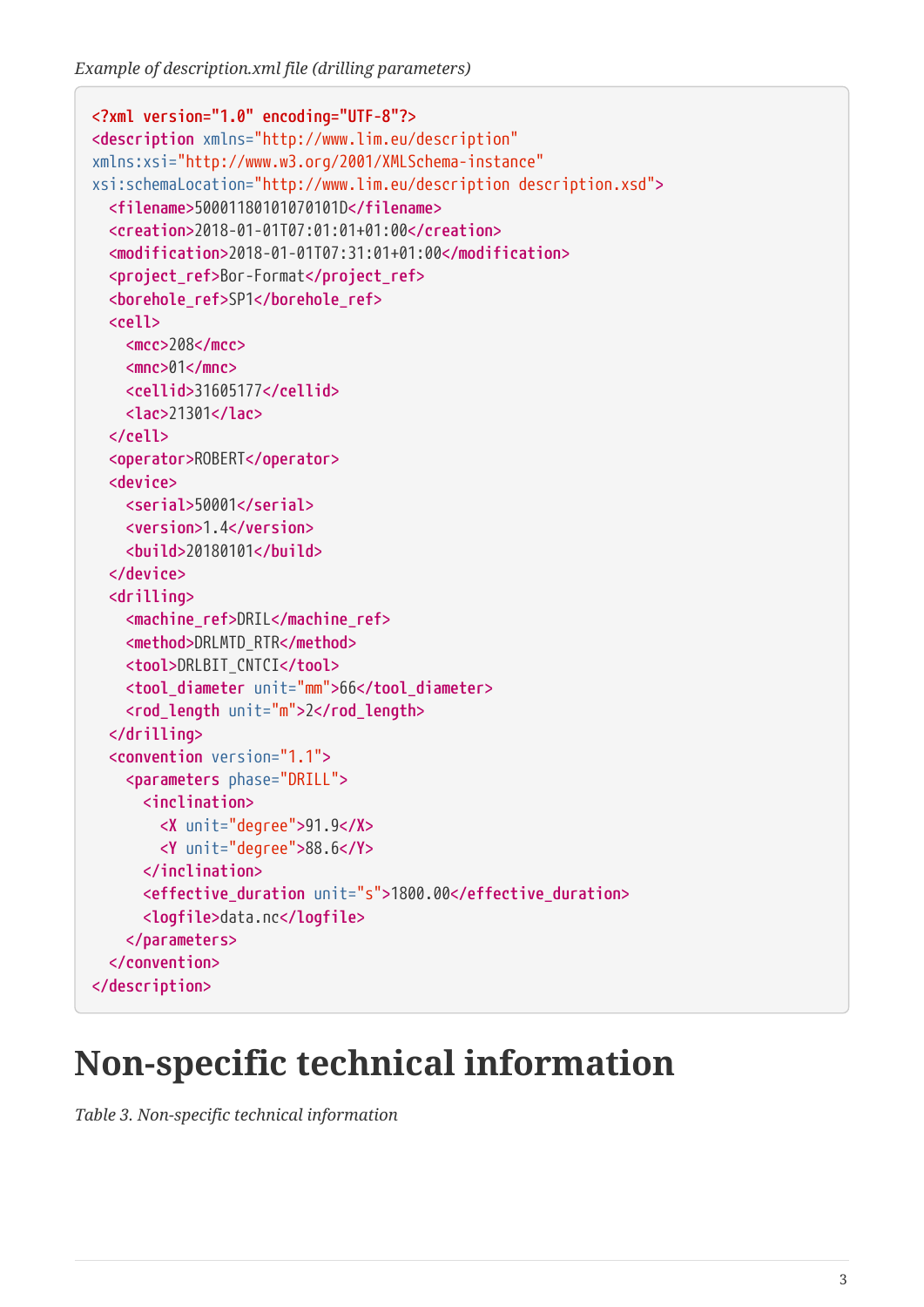| Property                     | <b>Description</b>   | <b>Type</b>           | Required                                                                          | <b>Example</b>                |
|------------------------------|----------------------|-----------------------|-----------------------------------------------------------------------------------|-------------------------------|
| borehole_r<br>ef             | Borehole reference   | text                  | required<br>[1:except]<br>for Ménard<br>Pressurem<br>eter<br>Calibration<br>Test] | SP <sub>1</sub>               |
| borehole                     | Borehole information | structure (see below) | optional                                                                          |                               |
| cell                         | Cell position        | structure (see below) | optional                                                                          |                               |
| creation                     | <b>Creation date</b> | iso8601               | required                                                                          | 2018-01-<br>01T07:01:01+01:00 |
| device                       | Device information   | structure (see below) | required                                                                          |                               |
| drilling                     | Drilling information | structure (see below) | required                                                                          |                               |
| filename                     | File name            | text                  | required                                                                          | 50001180101070101D            |
| modificati<br>O <sub>0</sub> | Modification date    | iso8601               | required                                                                          | 2018-01-<br>01T07:31:01+01:00 |
| operator                     | Operator name        | text                  | optional                                                                          | <b>ROBERT</b>                 |
| position                     | GPS measurement      | structure (see below) | optional                                                                          |                               |
| project_re                   | File reference       | text                  | required                                                                          | <b>Bor-Format</b>             |

# **Borehole information (optional)**

*Table 4. Borehole information*

| <b>Property</b>       | <b>Description</b>                                                        | <b>Type</b> | Required | <b>Example</b> |
|-----------------------|---------------------------------------------------------------------------|-------------|----------|----------------|
| borehole_diame<br>ter | Borehole diameter                                                         | length      | optional | 66 (mm)        |
| water_depth           | <b>Depth of water level</b> [2: relative <b>level</b><br>to ground level] |             | optional | 8.97(m)        |

# **Cell position (optional)**

See <http://www.opencellid.org>

#### *Table 5. Cell position*

| <b>Property</b> | <b>Description</b> | <b>Type</b> | Required | Example  |
|-----------------|--------------------|-------------|----------|----------|
| cellid          | Cell ID            | integer     | required | 31605177 |
| lac             | Local area code    | integer     | required | 21301    |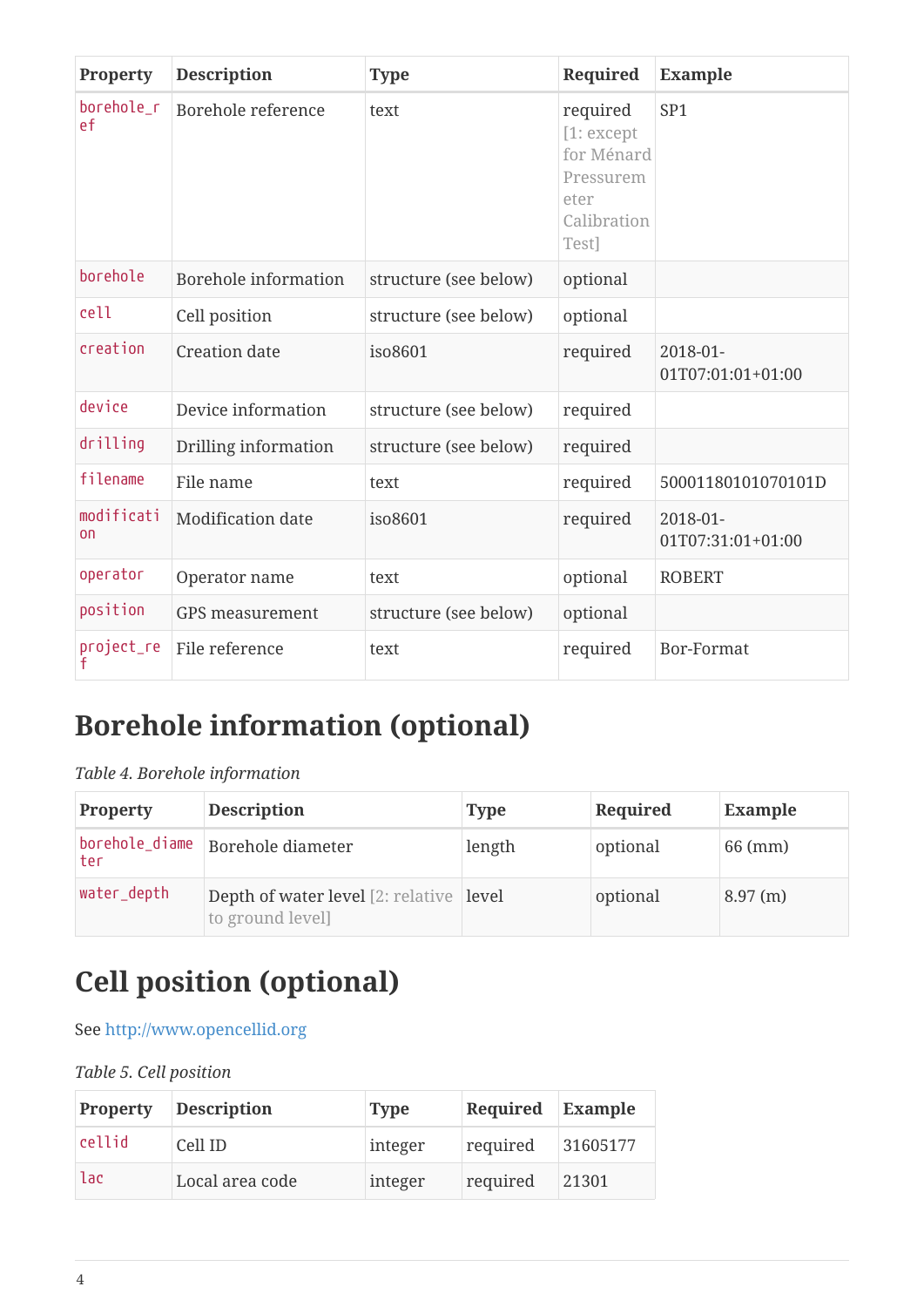| <b>Property</b> | <b>Description</b>  | <b>Type</b> | Required Example |     |
|-----------------|---------------------|-------------|------------------|-----|
| mcc             | Mobile country code | integer     | required         | 208 |
| mnc             | Mobile network code | integer     | required         |     |

## **GPS measurement (optional)**

*Table 6. GPS measurement (WGS84)*

| <b>Property</b> | <b>Description</b>                                 | <b>Type</b> | Required Example |                      |
|-----------------|----------------------------------------------------|-------------|------------------|----------------------|
| altitude        | Altitude                                           | length      | required         | 186(m)               |
| eph             | Standard deviation of horizontal position<br>error | length      | required         | 12.229(m)            |
| epv             | Standard deviation of vertical position<br>error   | length      | required         | $13.9042$ (m)        |
| latitude        | Latitude                                           | angle       | required         | 45.75905881 (degree) |
|                 | longitude Longitude                                | angle       | required         | 4.91944618 (degree)  |

# **Device information**

*Table 7. Device information*

| <b>Property</b> | <b>Description</b>   | <b>Type</b> | Required | Example  |
|-----------------|----------------------|-------------|----------|----------|
| build           | <b>Build version</b> | text        | optional | 20180101 |
| serial          | Serial number        | integer     | required | 50001    |
| version         | Hardware version     | text        | optional | 1.4      |

# **Drilling information**

#### *Table 8. Drilling information*

| Property          | <b>Description</b>              | <b>Type</b>      | Required | <b>Example</b>        |
|-------------------|---------------------------------|------------------|----------|-----------------------|
| bit mass          | Drilling tool mass              | mass             | optional | $10$ (kg)             |
| fluid             | Drilling fluid                  | code (see below) | optional | DRLFLD WB<br>M        |
| holdback_are<br>a | Surface of holdback<br>pressure | area             | optional | 301 (cm2)             |
| machine_ref       | Drilling machine                | text             | optional | <b>GEODRIL</b>        |
| method            | Drilling method                 | code (see below) | optional | <b>DRLMTD RT</b><br>R |
| rod mass          | Drilling rod mass               | mass             | optional | $20$ (kg)             |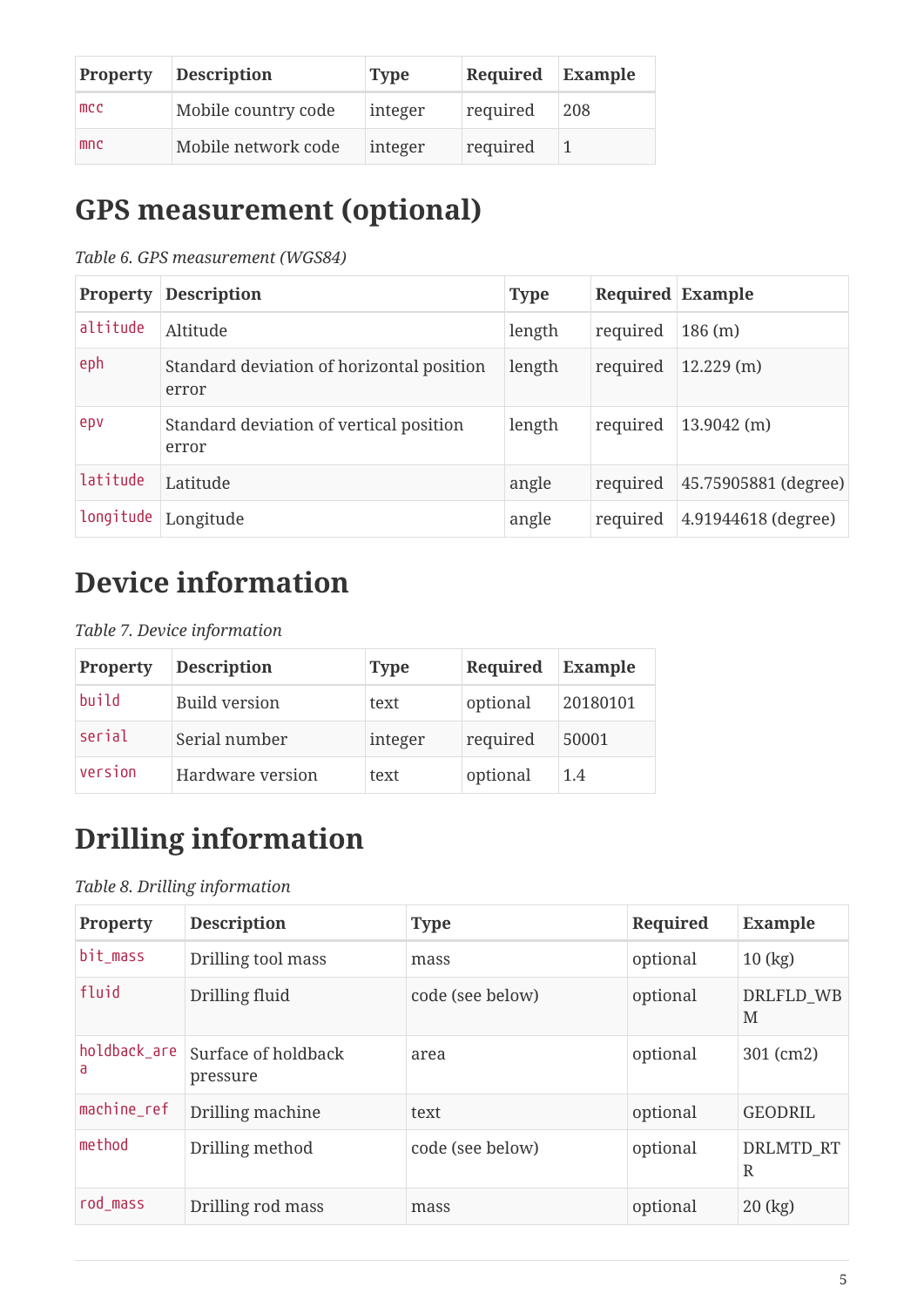| <b>Property</b> | <b>Description</b>                  | <b>Type</b>      | Required | <b>Example</b>          |
|-----------------|-------------------------------------|------------------|----------|-------------------------|
| rod_length      | Drilling rod length                 | length           | optional | 2(m)                    |
| thrust_area     | Surface of thrust pressure          | area             | optional | 401 (cm2)               |
| tool            | Drilling tool                       | code (see below) | optional | DRLBIT CNT<br><b>CI</b> |
|                 | tool_diamete Drilling tool diameter | length           | optional | 66 (mm)                 |
|                 | torque_facto   Torque factor        | decimal          | optional | 112                     |

#### *Table 9. Drilling method codes*

| <b>Drilling method</b> | <b>Description</b>                                                  |
|------------------------|---------------------------------------------------------------------|
| DRLMTD_HA              | Auger                                                               |
| DRLMTD_CFA             | Continuous flight auger                                             |
| DRLMTD_ADM             | Auger with drilling mud                                             |
| DRLMTD_HSA             | <b>Hollow Stem Auger</b>                                            |
| DRLMTD_DTM             | Disintegrating tool with mud circulation                            |
| DRLMTD_COR             | Core drilling                                                       |
| DRLMTD_RTR             | Rotary drilling                                                     |
| DRLMTD_RRFFM           | Rotary reverse flow of flushing medium                              |
| DRLMTD_RTRPRC          | Rotary percussion                                                   |
| DRLMTD_RPM             | Rotary percussion with mud                                          |
| DRLMTD_DTH             | Downhole hammer                                                     |
| DRLMTD_DRI             | Driving                                                             |
| <b>DRLMTD DS</b>       | Driven sampler                                                      |
| DRLMTD_DST             | Driven slotted tube                                                 |
| DRLMTD_STDTM           | Slotted tube with inside disintegrating tool and mud<br>circulation |
| DRLMTD_CPD             | Cable percussion drilling                                           |
| DRLMTD_VDS             | Vibro driven sampler                                                |
| DRLMTD_VD              | Vibration drilling                                                  |
| DRLMTD_VS              | Vibro-sinking                                                       |
| <b>DRLMTD PS</b>       | Push sampler                                                        |

### *Table 10. Drilling tool (bit) codes*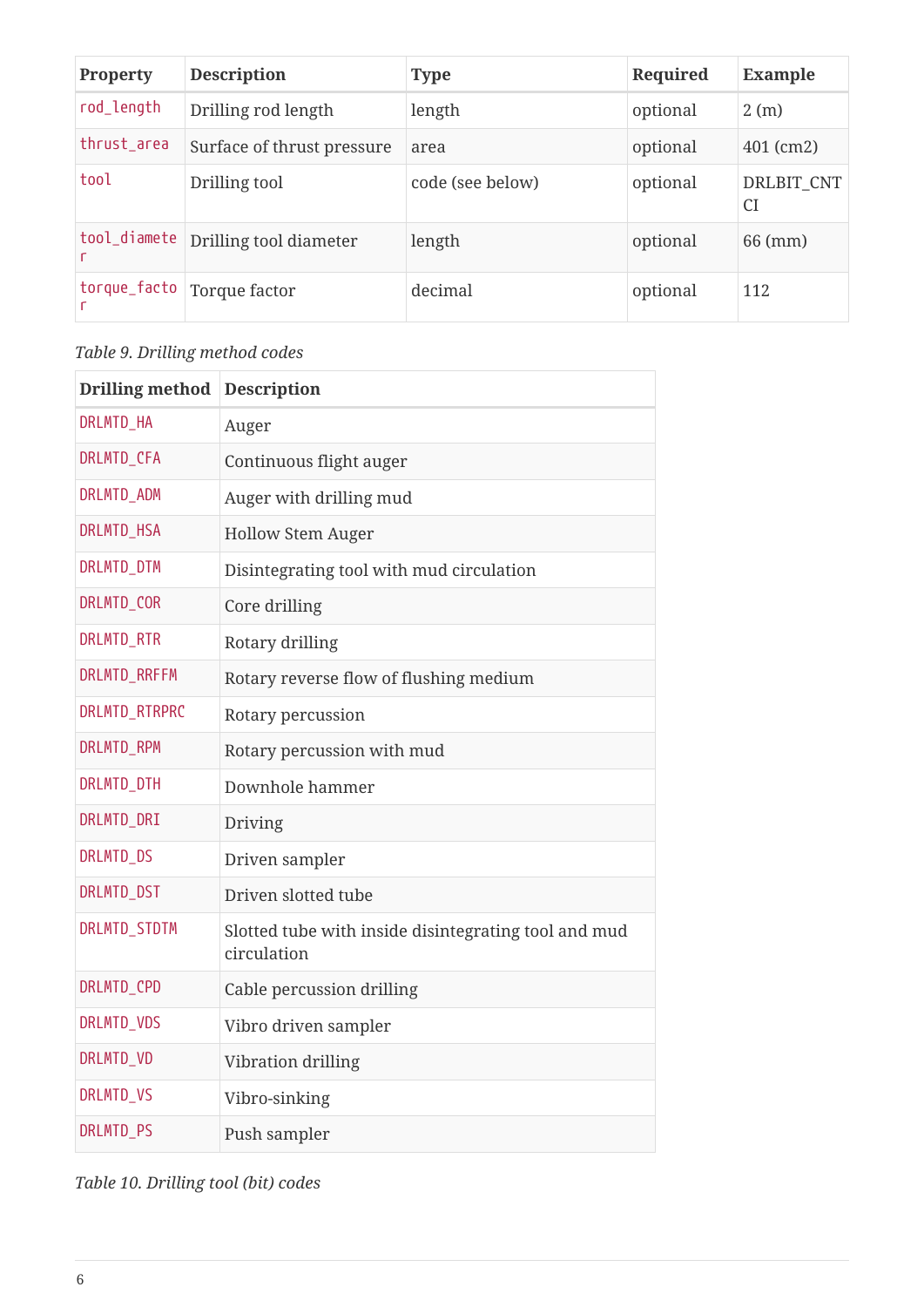| <b>Drilling tool</b> | <b>Description</b>                                  |
|----------------------|-----------------------------------------------------|
| DRLBIT_BLD           | <b>Blade</b> bit                                    |
| DRLBIT_BLD2          | 2 Blades bit                                        |
| DRLBIT_BLD3          | 3 Blades bit                                        |
| DRLBIT_BLD4          | 4 Blades bit                                        |
| DRLBIT_BLDTIP        | Bladed tool tip                                     |
| DRLBIT_BLDTUB        | Bladed tool with tube topped                        |
| DRLBIT_JET           | Jet bit                                             |
| DRLBIT_RTDK          | Rotary disk bit                                     |
| DRLBIT_FLTCHS        | Flat chisel                                         |
| DRLBIT_CRSCHS        | Cross chisel                                        |
| <b>DRLBIT STPCHS</b> | Cross Cut Step bit with TCI                         |
| DRLBIT_BTT           | Buttons bit (Rotary percussion)                     |
| DRLBIT_BTTDTH        | <b>Buttons bit DTH</b>                              |
| DRLBIT_BTTODX        | <b>Button bit ODEX</b>                              |
| DRLBIT_CTTPDC        | Cutter bit PDC (polycrystalline diamond<br>compact) |
| DRLBIT_CTTGHI        | Cutter bit GHI (grit hotpressed inserts)            |
| DRLBIT_STBB          | Stubber (heavy tool)                                |
| <b>DRLBIT CACH</b>   | California chisel bit                               |
| DRLBIT_BICN          | <b>Bicone</b> bit                                   |
| DRLBIT_TRCN          | Tricone bit                                         |
| DRLBIT_CNST          | Tricone Steeltooth bit                              |
| DRLBIT_CNTCI         | Tricone TCI (Tungsten Carbide Insert)               |
| DRLBIT_SPRL          | Spiral bit                                          |
| DRLBIT_AUG           | Auger                                               |
| DRLBIT_ABCK          | Auger with bucket                                   |
| DRLBIT_HA            | <b>Hand Auger</b>                                   |
| DRLBIT_HSA           | <b>Hollow Stem Auger</b>                            |
| DRLBIT_CFA           | Continuous Flight Auger                             |
| DRLBIT_COR           | Core bit                                            |
| DRLBIT_TC            | Tungsten carbide set                                |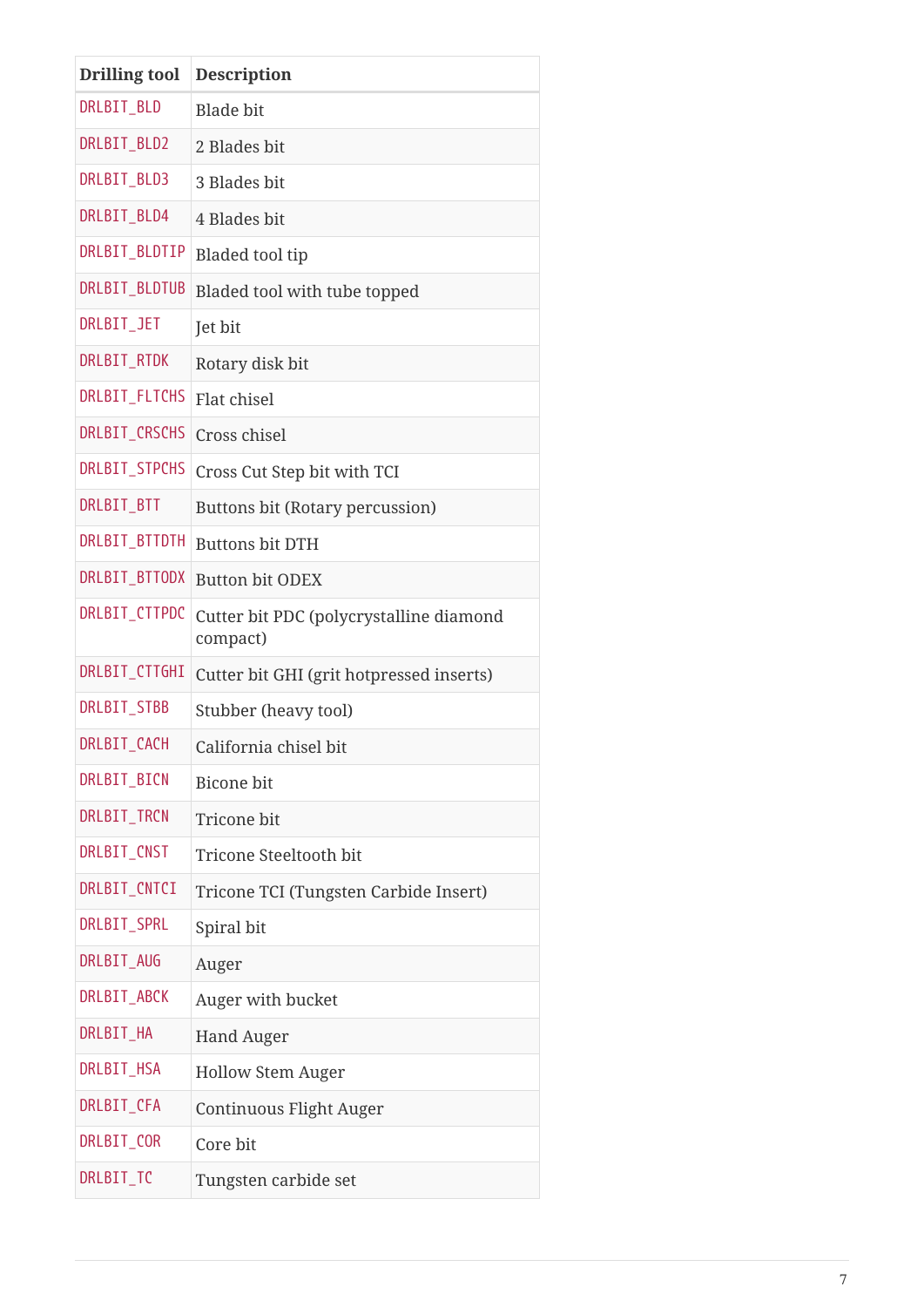| <b>Drilling tool</b> | <b>Description</b>                        |
|----------------------|-------------------------------------------|
| DRLBIT_GTS           | Geotechnical saw-tooth carbide set        |
| DRLBIT_PCD           | Polycrystalline diamond core bit          |
| DRLBIT_TSP           | Thermally stable polycrystalline set      |
| DRLBIT_STCB          | Single-tube corebarrel                    |
| DRLBIT_DTCB          | Double-tube corebarrel                    |
| DRLBIT_TTCB          | Triple-tube corebarrel                    |
| DRLBIT_DTCBXT        | DD/TT corebarrel with extended inner tube |
| DRLBIT_OSTW          | Open-sampler thin-walled (Shelby)         |
| DRLBIT_OSTKW         | Open-sampler thick-walled                 |
| DRLBIT_HPS           | <b>Hydraulic Piston samplers</b>          |
| DRLBIT_PSTKW         | Piston samplers, thick-walled             |
| DRLBIT_PSTW          | Piston samplers, thin-walled              |
| DRLBIT_CPDS          | Bit with shell (or bailer)                |
| DRLBIT_CPDC          | Bit with clay cutter                      |
| DRLBIT_CPSS          | Sectional shell                           |

#### *Table 11. Drilling fluid codes*

| <b>Drilling fluid</b> | <b>Description</b>       |
|-----------------------|--------------------------|
| DRLFLD_AIR            | Air                      |
| DRLFLD_WTR            | Water                    |
| DRLFLD_AIRWTR         | Air-Water                |
| DRLFLD_AIRPLM         | Air-Polymer              |
| DRLFLD_WBM            | Water-based mud          |
| DRLFLD_WBMSHL         | Water-Shale-based mud    |
| DRLFLD_WBMPLM         | Dry-polymer-based mud    |
| DRLFLD_WBMLSF         | Lignosulfonate-based mud |
| DRLFLD_WBMSEA         | Sea-Water-based mud      |
| DRLFLD_WBMNACL        | Saturated-Salt-based mud |
| DRLFLD_WBMLIM         | Lime-based mud           |
| DRLFLD_WBMCLC         | Calcium-based mud        |
| DRLFLD_OBM            | Oil-based mud            |
| DRLFLD_SBM            | Synthetic-based mud      |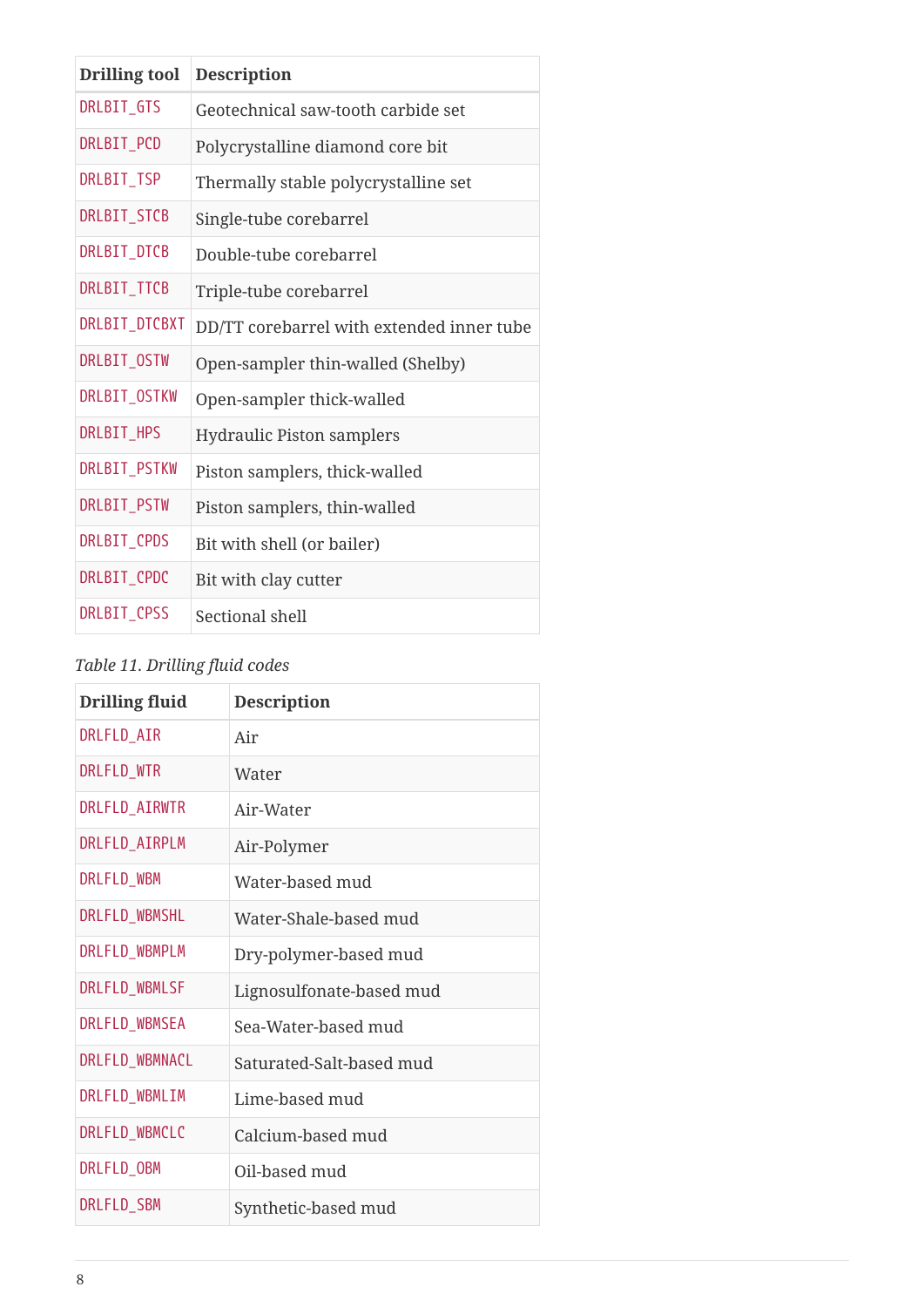# **Field types (convention)**

- [Drilling Parameters convention](#page-9-0)
- [Ménard Pressuremeter Test convention](#page-13-0)

### <span id="page-9-0"></span>**Drilling Parameters convention**

### **Definition**

Drilling Parameters convention combine drilling parameters recorded during drilling tool movement according to time or depth.

The convention is simply named *parameters*.

Three different field types are actually supported by this format. Each field type can have different phases.

*Table 12. Parameters phases*

| <b>Field type</b>                                                 | <b>Phase</b>                         |
|-------------------------------------------------------------------|--------------------------------------|
| Parameters recorded during drilling                               | DRILL                                |
| Jet grouting parameters recorded during drilling and<br>injection | JETDOWN, JETUP, PREJETDOWN, PREJETUP |
| CFA Pile parameters recorded during drilling and<br>concreting    | PILEDOWN, PILEUP                     |

#### **Example of parameters convention**

```
Example of parameters convention
```

```
  <convention version="1.1">
    <parameters phase="DRILL">
      <inclination>
        <X unit="degree">91.9</X>
        <Y unit="degree">88.6</Y>
      </inclination>
      <effective_duration unit="s">3789.00</effective_duration>
      <logfile>data.nc</logfile>
    </parameters>
  </convention>
```
### **Properties**

*Table 13. Parameters information*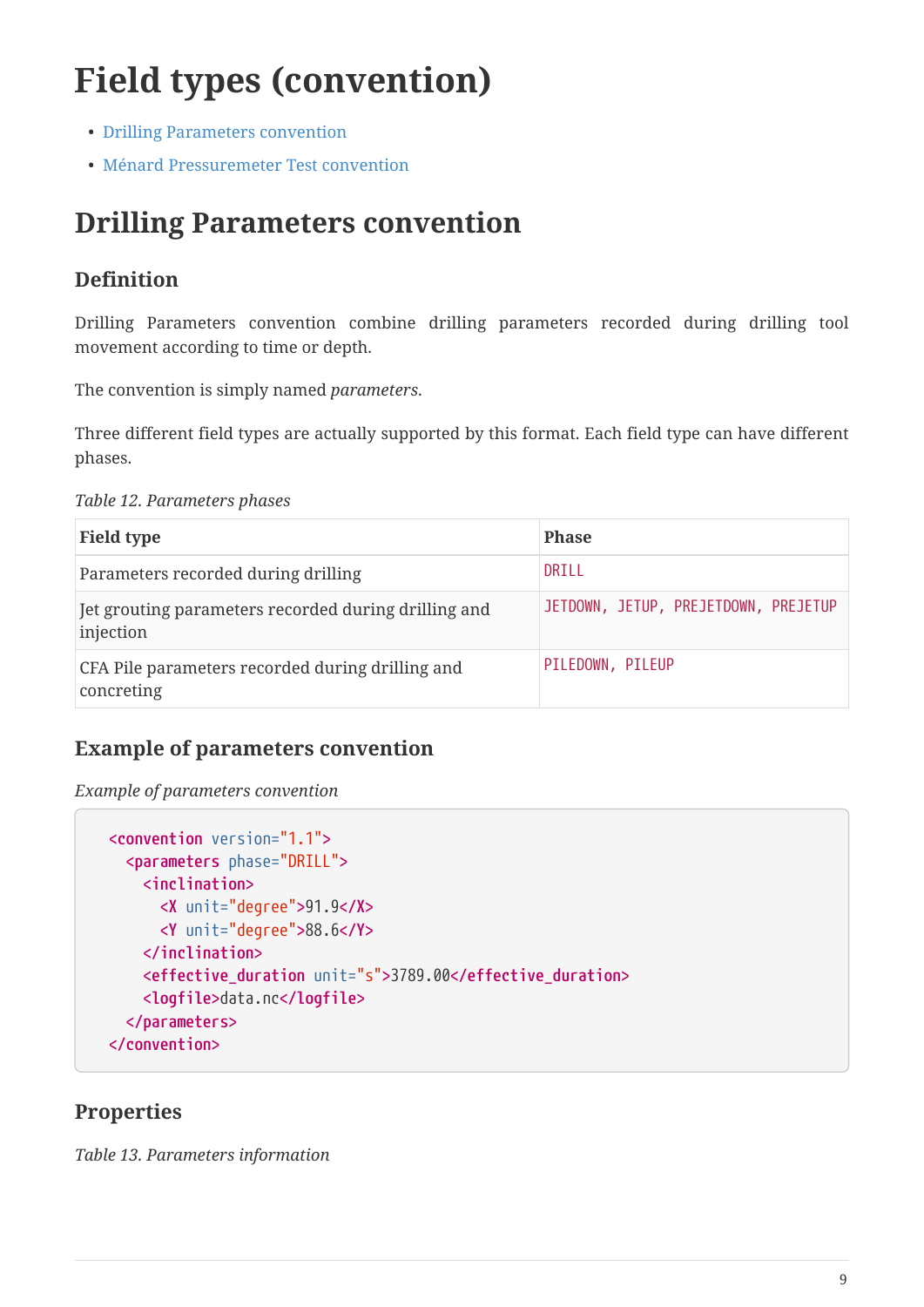| <b>Property</b> | <b>Description</b>                                      | <b>Type</b>              | Required | Example    |
|-----------------|---------------------------------------------------------|--------------------------|----------|------------|
| ration          | effective_du Drilling effective duration (out of break) | duration                 | required | 3789.00(s) |
| inclination     | Tilt of the drill mast                                  | structure<br>(see below) | optional |            |
| logfile         | Name of data file                                       | text                     | required | data.nc    |

*Table 14. Inclination information (optional)*

| <b>Property</b> | <b>Description</b>                   | <b>Type</b> | Required | <b>Example</b>  |
|-----------------|--------------------------------------|-------------|----------|-----------------|
|                 | Inclination depending on X direction | angle       | required | $91.9$ (degree) |
|                 | Inclination depending on Y direction | angle       | required | 88.6 (degree)   |

#### **Data file**

Data file is made with the [netCDF](http://www.unidata.ucar.edu/software/netcdf/) (3.6+) format. They contain data logs and log names declarations (variables).

#### **Example of data.nc dump**

Example of data file from 50001180101070101D.bor (data.nc dump to data.cdl format)

*Data.cdl example*

```
netcdf data {
dimensions:
      time = UNLIMITED ; // (976 currently)
variables:
      float time(time) ;
        time:unit = "s";
          time:label = "Temps" ;
      float DEPTH(time) ;
        DEFH:unit = "m" ;  DEPTH:label = "Prof." ;
      float AS(time) ;
        AS:unit = "m/h";
          AS:label = "VIA" ;
         AS:scale_max = 1500.f ;
      int EVP(time) ;
          EVP:label = "evt-part" ;
      int EVR(time) ;
          EVR:label = "evt-new-rod" ;
      float TP(time) ;
        TP:unit = "bar" ;TP:label = "PO"TP:scale max = 300.f;
      float IP(time) ;
        IP:unit = "bar" ;
```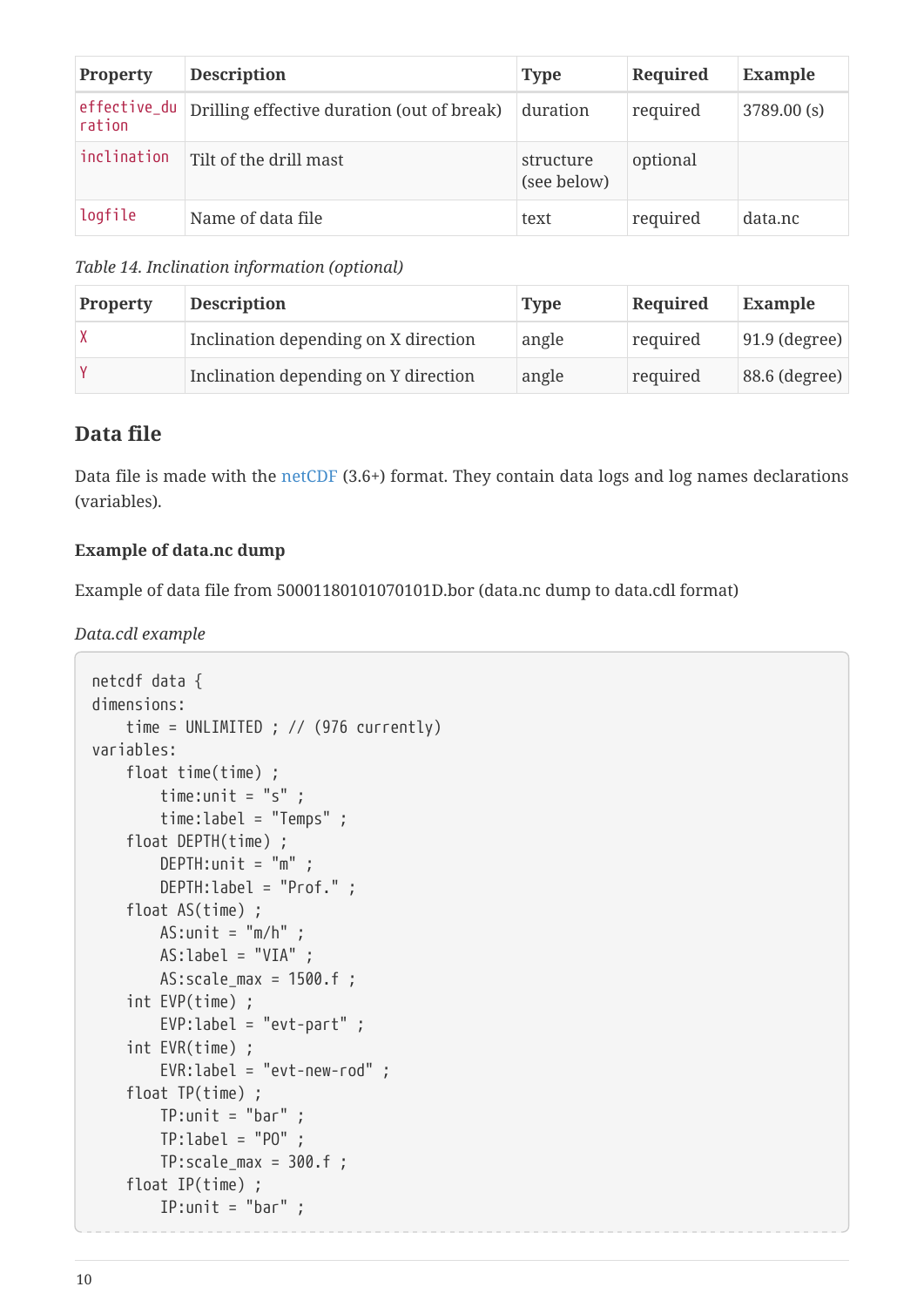```
IP:label = "PI";
        IP:scale max = 50.f ;
      float TQ(time) ;
       TQ:unit = "bar" ;
        TO:label = "CR";
        TQ:scale max = 300.f ;
      float SP(time) ;
        SP:unit = "bar" ;SP:label = "PF" ;
        SP: scale_max = 300.f;
data:
 time = 0, 2.2, 2.4, 2.6, 2.8, 3, 3.2, 3.4, 3.6, 3.8, 4, 4.2, 4.4, 4.6, 4.8,
  ...
      4037.6, 4042.4, 4043.6, 4046, 4047, 4163.4 ;
 DEPTH = 0, 0.02, 0.08, 0.15, 0.21, 0.28, 0.35, 0.42, 0.48, 0.55, 0.62, 0.69,
  ...
       14.96, 14.97, 14.98, 15 ;
 AS = 0, 31.45398, 1178.385, 1148.298, 1138.269, 1228.529, 1258.615,
  ....
      15.87894, 53.15267, 20.05761 ;
 EVP = 0, 0, 0, 0, 0, 0, 0, 0, 0, 0, 0, 0, 0, 0, 0, 0, 0, 0, 0, 0, 0, 0, 0,
  ...
      0, 0, 0, 0, 0, 0, 0, 0, 0, 0, 0, 0, 0, 0, 0, 0, 0 ;
 EVR = 0, 0, 0, 0, 0, 0, 0, 0, 0, 0, 0, 0, 0, 0, 0, 0, 0, 0, 0, 0, 0, 0, 0,
  ...
      0, 0, 0, 0, 0, 0, 0, 0, 0, 0, 0, 0, 0, 0, 0, 0, 0 ;
 TP = 7.42, 7.42, 70.89, 70.89, 70.89, 70.89, 70.89, 70.89, 70.89, 70.89,
  ...
      73.34, 74.56, 74.56, 74.56, 70.89, 4.98 ;
 IP = 1.31, 1.31, 1.31, 1.31, 1.31, 1.31, 1.31, 1.31, 1.31, 1.31, 1.31, 1.31,
  ...
      12.3, 4.98, 7.42, 17.18, 11.08, 7.42, 14.74, 12.3, 1.31 ;
 TQ = 4.98, 4.98, 6.2, 6.2, 2.53, 4.98, 4.98, 4.98, 4.98, 4.98, 4.98, 4.98,
  ...
      74.56, 86.76, 85.54, 85.54, 64.79 ;
 SP = 1.31, 2.53, 1.31, 0, 4.98, 1.31, 0.09, 1.31, 6.2, 0, 4.98, 1.31, 2.53,
  ...
      2.53, 1.31, 2.53, 1.31, 2.53, 4.98, 0, 4.98, 4.98, 7.42 ;
}
```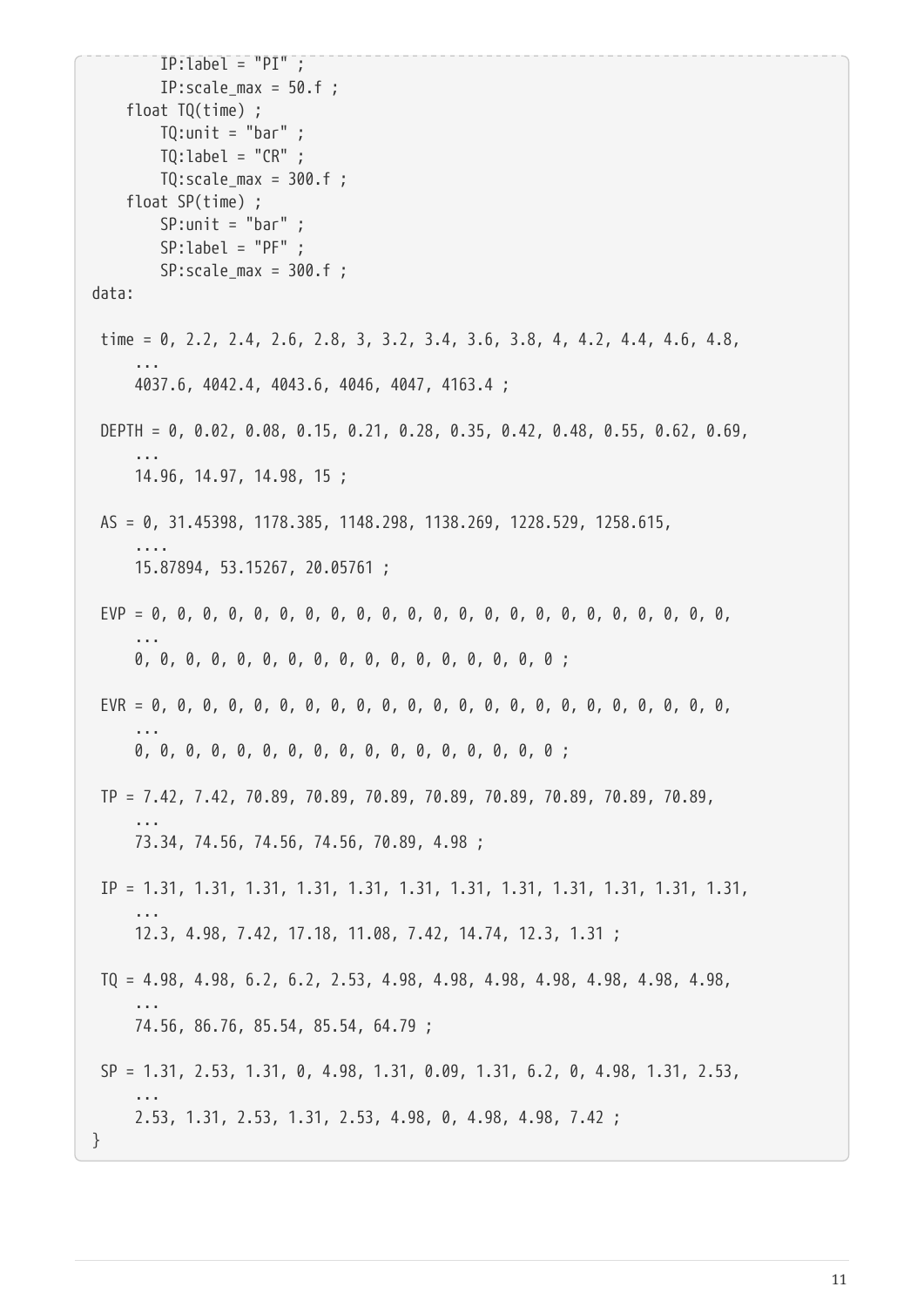### **Parameters Log names**

| Log name          | <b>Description</b>                   | <b>Type</b> | Required | Remark                  |
|-------------------|--------------------------------------|-------------|----------|-------------------------|
| time              | Measured time                        | float       | required | <b>NETCDF</b> dimension |
| <b>DEPTH</b>      | Measured penetration length          | float       | required |                         |
| AS                | Advance Speed (penetration rate)     | float       | required |                         |
| <b>EVP</b>        | <b>Event Particular</b>              | integer     | optional |                         |
| <b>EVR</b>        | Event new Rod                        | integer     | optional |                         |
| <b>EVS</b>        | Event start relay                    | float       | optional |                         |
| TP                | Tool pressure                        | float       | optional |                         |
| IP                | Injection pressure                   | float       | optional |                         |
| <b>TQ</b>         | Rotation pressure (Torque)           | float       | optional |                         |
| <b>TQC</b>        | <b>Casing Rotation pressure</b>      | float       | optional |                         |
| <b>RSP</b>        | <b>Rotation Speed</b>                | float       | optional |                         |
| <b>RSPC</b>       | <b>Casing Rotation Speed</b>         | float       | optional |                         |
| <b>HP</b>         | <b>Holding Pressure</b>              | float       | optional |                         |
| SP                | <b>Striking Pressure</b>             | float       | optional |                         |
| <b>RV</b>         | <b>Reflected Vibration</b>           | float       | optional |                         |
| ΙF                | Injection Flow (inlet flow)          | float       | optional |                         |
| 0F                | Drilling fluid outflow (Outlet Flow) | float       | optional |                         |
| IV                | <b>Injection Volume</b>              | float       | optional |                         |
| 0 <sup>V</sup>    | Outlet Volume                        | float       | optional |                         |
| AP                | Air Pressure                         | float       | optional |                         |
| AF                | Air Flow                             | float       | optional |                         |
| AV                | Air Volume                           | float       | optional |                         |
| WF                | <b>Water Flow</b>                    | float       | optional |                         |
| <b>WP</b>         | <b>Water Pressure</b>                | float       | optional |                         |
| WV                | Water Volume                         | float       | optional |                         |
| <b>ECM</b>        | Electrical Conductivity of Mud       | float       | optional |                         |
| <b>PHM</b>        | pH of Mud                            | float       | optional |                         |
| DO <sub>2</sub> M | Dissolved O2 in Mud                  | float       | optional |                         |
| <b>TEMPM</b>      | Temperature of Mud                   | float       | optional |                         |

*Table 15. Drilling Parameters log names*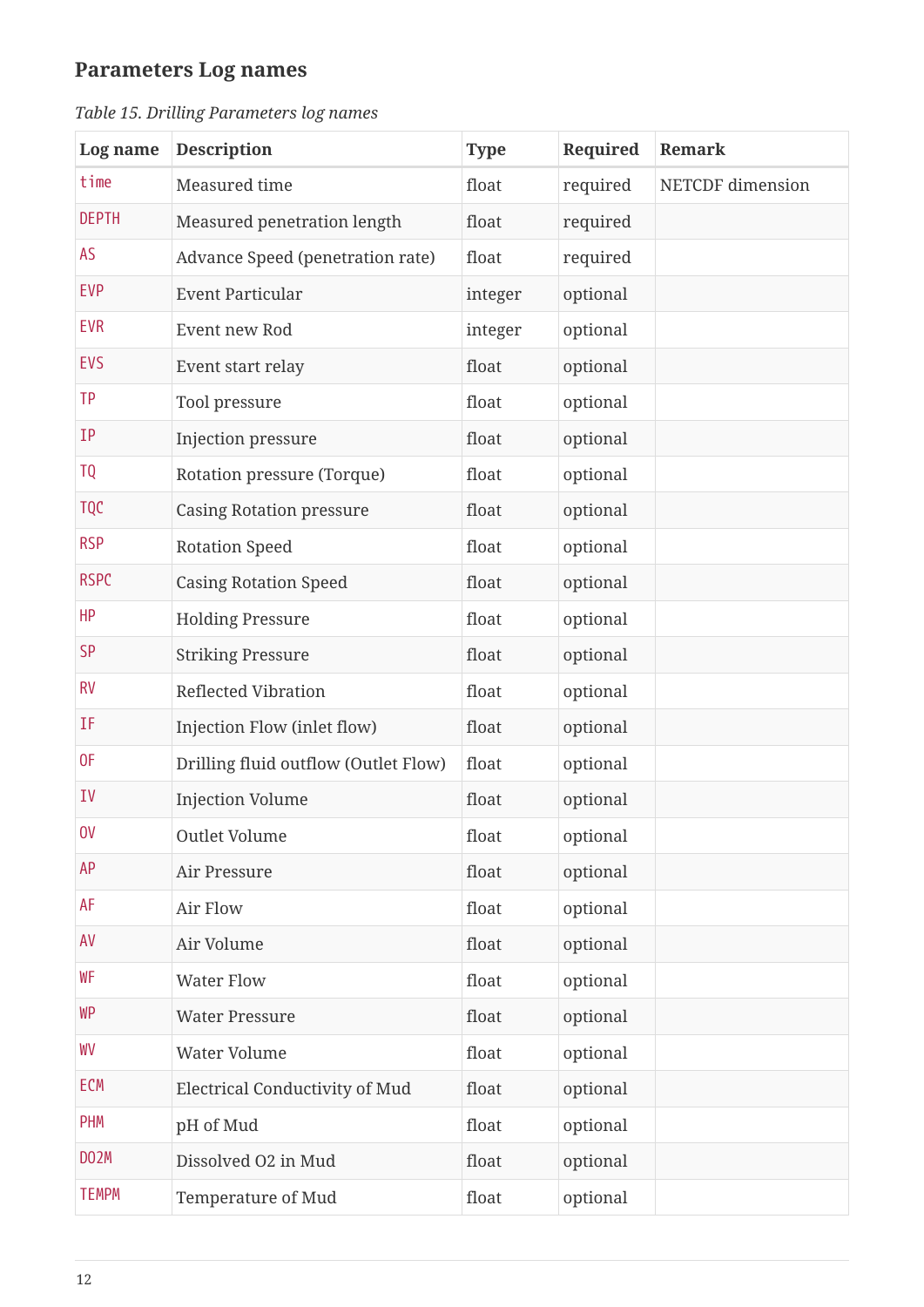## <span id="page-13-0"></span>**Ménard Pressuremeter Test convention**

### **Definition**

Ménard Pressuremeter Test is performed by the radial expansion of a tricell probe placed in the ground. This test is specified by the standard *ISO 22476-4*.

The convention is simply named *pressuremeter*.

Three different pressuremeter *test types* are supported by this format.

*Table 16. Ménard Pressuremeter Test types*

| <b>Test type</b> | <b>Description</b>                         |
|------------------|--------------------------------------------|
| ground           | Ménard pressuremeter test in natural soils |
| volume loss      | Equipment volume loss calibration test     |
| pressure_loss    | Probe pressure loss calibration test       |

#### **Example of Ménard Pressuremeter Test convention**

*Example of Ménard Pressuremeter Test convention (ground test type)*

```
  <convention version="1.2">
    <pressuremeter>
      <cu_ref>CPVA001</cu_ref>
      <ground>
        <pressure_loss_filename>50001180101062101P.bor</pressure_loss_filename>
        <cu_height unit="m">1</cu_height>
        <test_depth unit="m">2</test_depth>
        <logfile>data.nc</logfile>
      </ground>
    </pressuremeter>
  </convention>
```
### **Common properties**

| <b>Property</b> | <b>Description</b> | <b>Type</b> | Required | Example    |
|-----------------|--------------------|-------------|----------|------------|
| cu ref          | Control Unit ID    | text        | optional | $C$ PVA001 |

### **Volume loss test**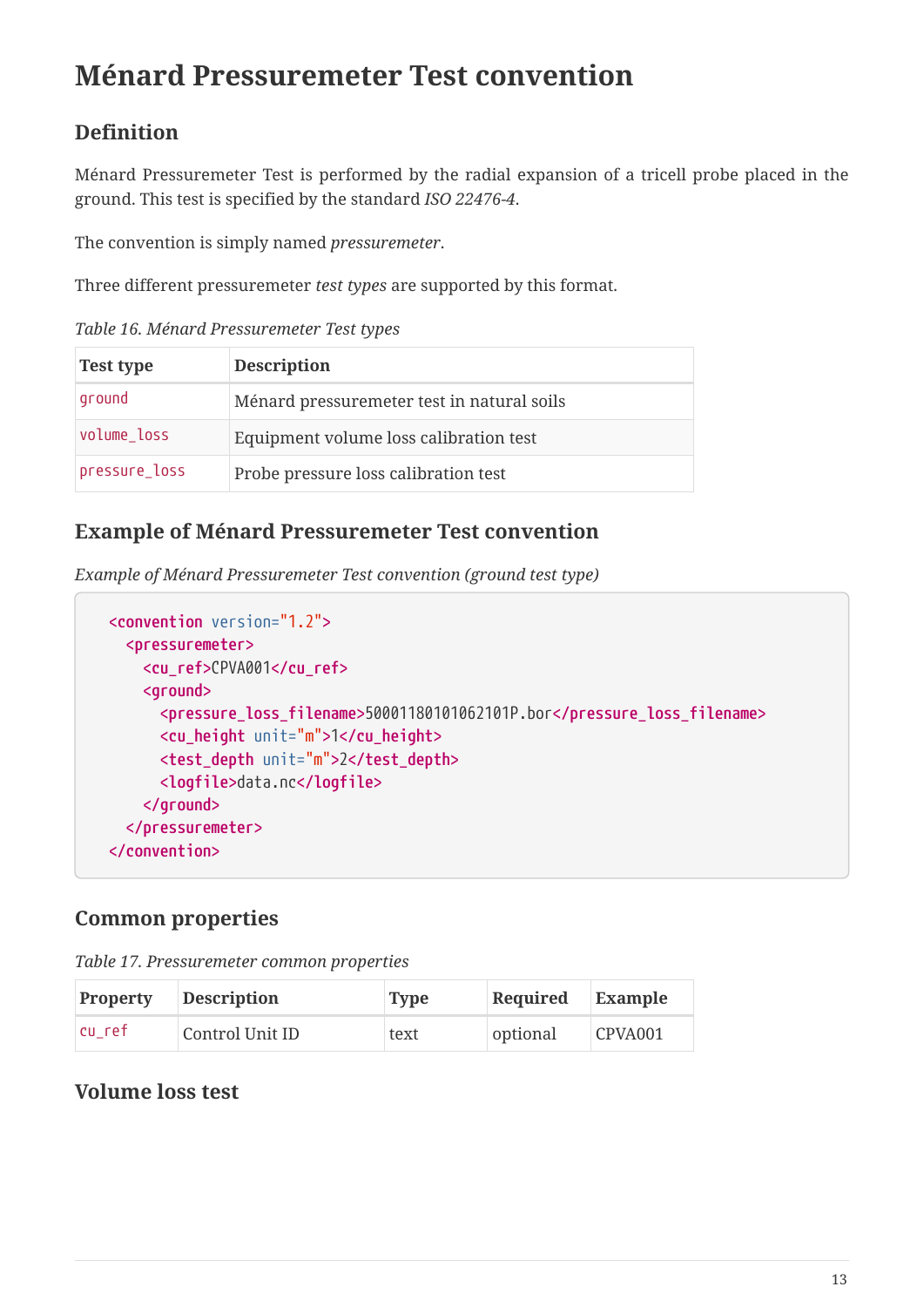| <volume_loss></volume_loss>                                                                              |
|----------------------------------------------------------------------------------------------------------|
| <cover_type>CVR_RUBBER</cover_type>                                                                      |
| <probe_type>PRB_G</probe_type>                                                                           |
| <central_cell_diameter unit="mm">56</central_cell_diameter>                                              |
| <central_cell_length unit="mm">210</central_cell_length>                                                 |
| <tubing_type>TUB_COAXIAL</tubing_type>                                                                   |
| <tubing_length unit="m">25</tubing_length>                                                               |
| <calibration_cylinder_diameter_unit="mm">60</calibration_cylinder_diameter_unit="mm">                    |
| <membrane_pressure_loss unit="bar">0.54</membrane_pressure_loss>                                         |
| <slotted_tube>true</slotted_tube>                                                                        |
| <central_cell_diameter_inside_slotted_tube unit="mm"><br/>44</central_cell_diameter_inside_slotted_tube> |
|                                                                                                          |
|                                                                                                          |
| <logfile>data.nc</logfile>                                                                               |
|                                                                                                          |

|  |  |  | Table 18. Volume loss properties |
|--|--|--|----------------------------------|
|--|--|--|----------------------------------|

| <b>Property</b>                       | <b>Description</b>               | <b>Type</b>      | Required | <b>Example</b>        |
|---------------------------------------|----------------------------------|------------------|----------|-----------------------|
| calibration_<br>cylinder_dia<br>meter | Calibration cylinder<br>diameter | length           | required | 66 (mm)               |
| central_cell<br>_diameter             | Central cell diameter            | length           | required | 56 (mm)               |
| central_cell<br>_length               | Central cell length              | length           | required | $210$ (mm)            |
| cover_type                            | Cover type                       | code (see below) | required | <b>CVR_RUBBE</b><br>R |
| membrane_pre<br>ssure_loss            | Membrane pressure loss           | pressure         | required | $0.054$ (MPa)         |
| probe_type                            | Type of pressuremeter<br>probe   | code (see below) | required | PRB G                 |
| tubing_lengt<br>h.                    | Tubing length                    | length           | required | 25(m)                 |
| tubing_type                           | Tubing type                      | code (see below) | required | TUB_COAXIA<br>L       |
| logfile                               | Name of data file                | text             | required | data.nc               |

#### *Table 19. Cover type codes*

| Cover type                 | <b>Description</b> |
|----------------------------|--------------------|
| <b>CVR RUBBER</b>          | Rubber             |
| <b>CVR REINFORCED MESH</b> | Reinforced mesh    |
| <b>CVR METALIC MESH</b>    | Metallic mesh      |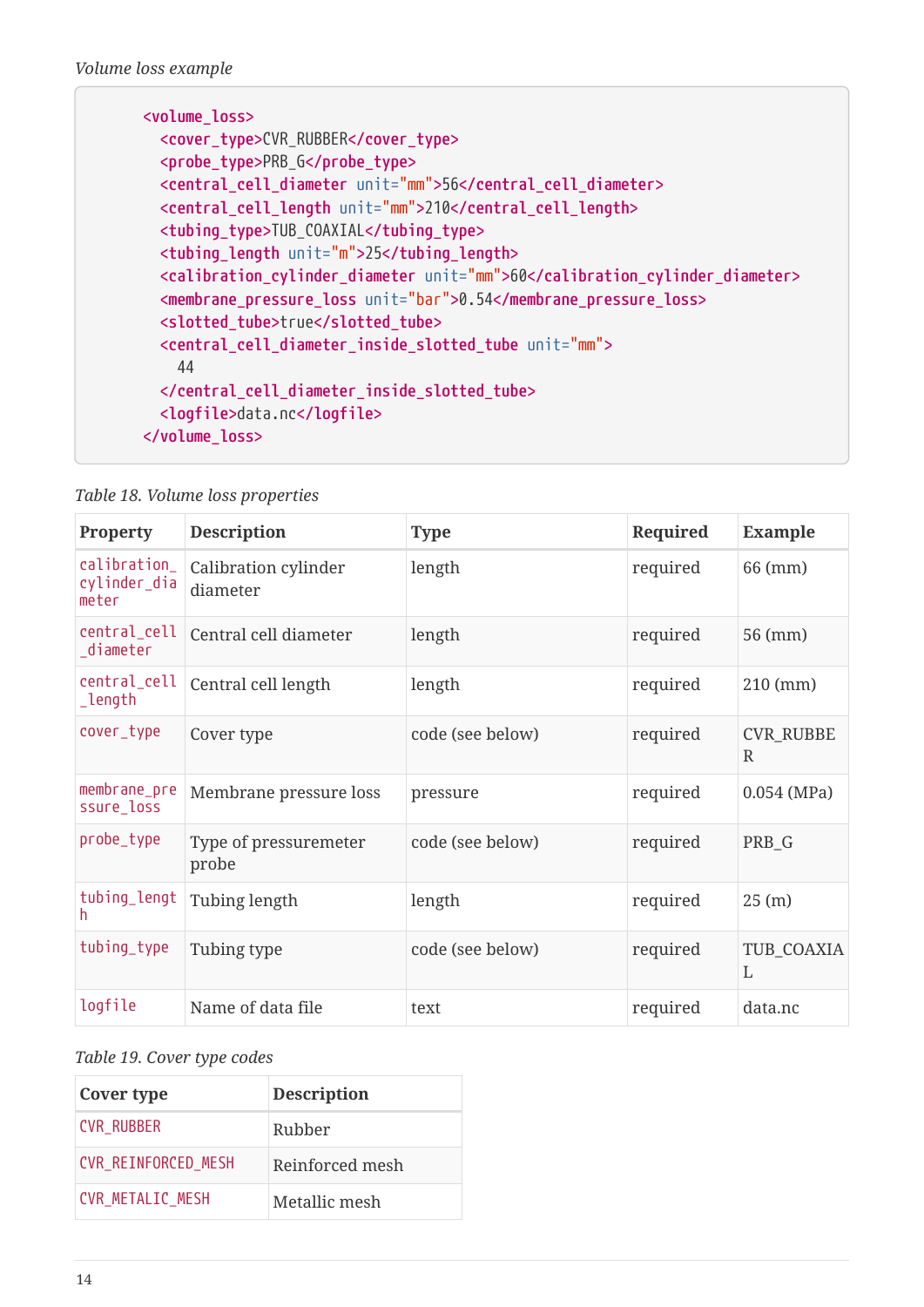| Cover type                | <b>Description</b> |  |
|---------------------------|--------------------|--|
| <b>CVR METALIC STRIPS</b> | Metallic strips    |  |

*Table 20. Probe type codes*

| <b>Probe type</b> | <b>Description</b>                                                                                                                                                     |
|-------------------|------------------------------------------------------------------------------------------------------------------------------------------------------------------------|
| PRB G             | Type of pressuremeter probe where the central measuring cell is formed by a<br>dedicated membrane over which an external membrane is fitted to form the<br>guard cells |
| PRB E             | Type of pressuremeter probe where the three cells are formed by three separate<br>membranes in line                                                                    |

*Table 21. Tubing type codes*

| Tubing type | <b>Description</b> |
|-------------|--------------------|
| TUB TWIN    | Parallel lines     |
| TUB COAXIAL | Coaxial line       |

### **Pressure loss test**

*Pressure loss example*

```
  <pressure_loss>
    <volume_loss_filename>50001180101060101P.bor</volume_loss_filename>
    <logfile>data.nc</logfile>
  </pressure_loss>
```
*Table 22. Pressure loss properties*

| <b>Property</b> | <b>Description</b>                                 | <b>Type</b> | Required | <b>Example</b>             |
|-----------------|----------------------------------------------------|-------------|----------|----------------------------|
| filename        | volume_loss_   Name of associated volume loss test | text        | required | 50001180101<br>060101P.bor |
| logfile         | Name of data file                                  | text        | required | data.nc                    |

### **Ground test**

*Ground test example*

```
  <ground>
    <pressure_loss_filename>50001180101062101P.bor</pressure_loss_filename>
    <cu_height unit="m">1</cu_height>
    <test_depth unit="m">2</test_depth>
    <logfile>data.nc</logfile>
  </ground>
```
#### *Table 23. Ground properties*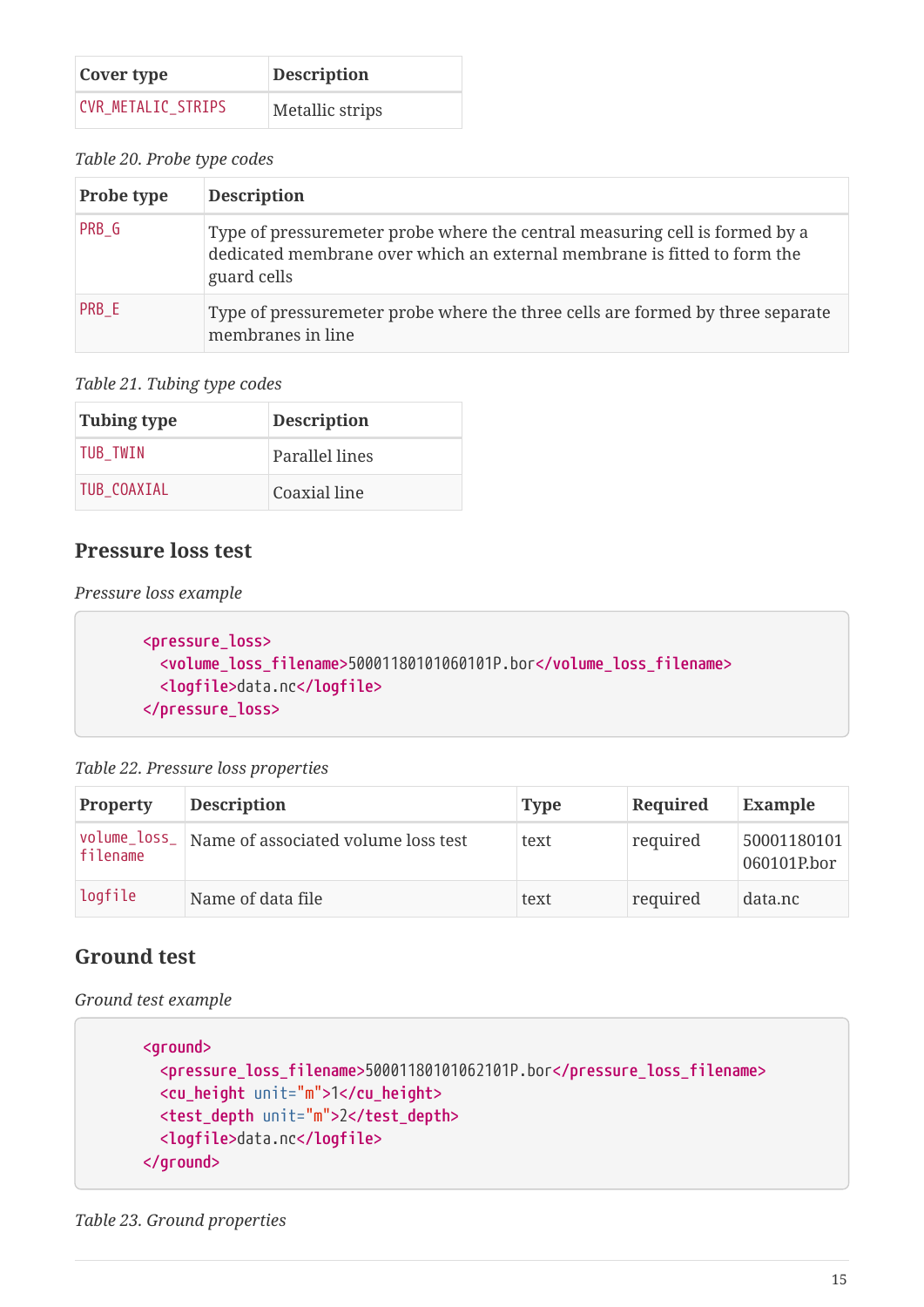| <b>Property</b>            | <b>Description</b>                                     | <b>Type</b> | ed           | <b>Requir Example</b>      |
|----------------------------|--------------------------------------------------------|-------------|--------------|----------------------------|
| cu_height                  | Height of the control unit relative to ground<br>level | length      | requir<br>ed | 1(m)                       |
| pressure_loss_<br>filename | Name of associated pressure loss test                  | text        | requir<br>ed | 5000118010106<br>0101P.bor |
| test_depth                 | Depth of the test relative to ground level             | length      | requir<br>ed | 2(m)                       |
| logfile                    | Name of data file                                      | text        | requir<br>ed | data.nc                    |

#### **Data file**

Data file is made with the [netCDF](http://www.unidata.ucar.edu/software/netcdf/) (3.6+) format. They contain data logs and log names declarations (variables).

#### **Example of data.nc dump**

Example of data file (*data.nc* dump to *data.cdl* format)

*Data.cdl example*

```
netcdf data {
dimensions:
      time = UNLIMITED ; // (12 currently)
variables:
      float time(time) ;
        time:unit = "s" ;
          time:label = "time" ;
      float PR1(time) ;
        PR1:unit = "bar";
          PR1:label = "PR1S" ;
      float PR15(time) ;
        PR15:unit = "bar" ;
          PR15:label = "PR15S" ;
      float PR30(time) ;
          PR30:unit = "bar" ;
          PR30:label = "PR30S" ;
      float PR60(time) ;
        PR60:unit = "bar" ;
          PR60:label = "PR60S" ;
      float PG1(time) ;
        PG1:unit = "bar" ;
          PG1:label = "PG1S" ;
      float PG15(time) ;
        PG15:unit = "bar" ;
          PG15:label = "PG15S" ;
      float PG30(time) ;
```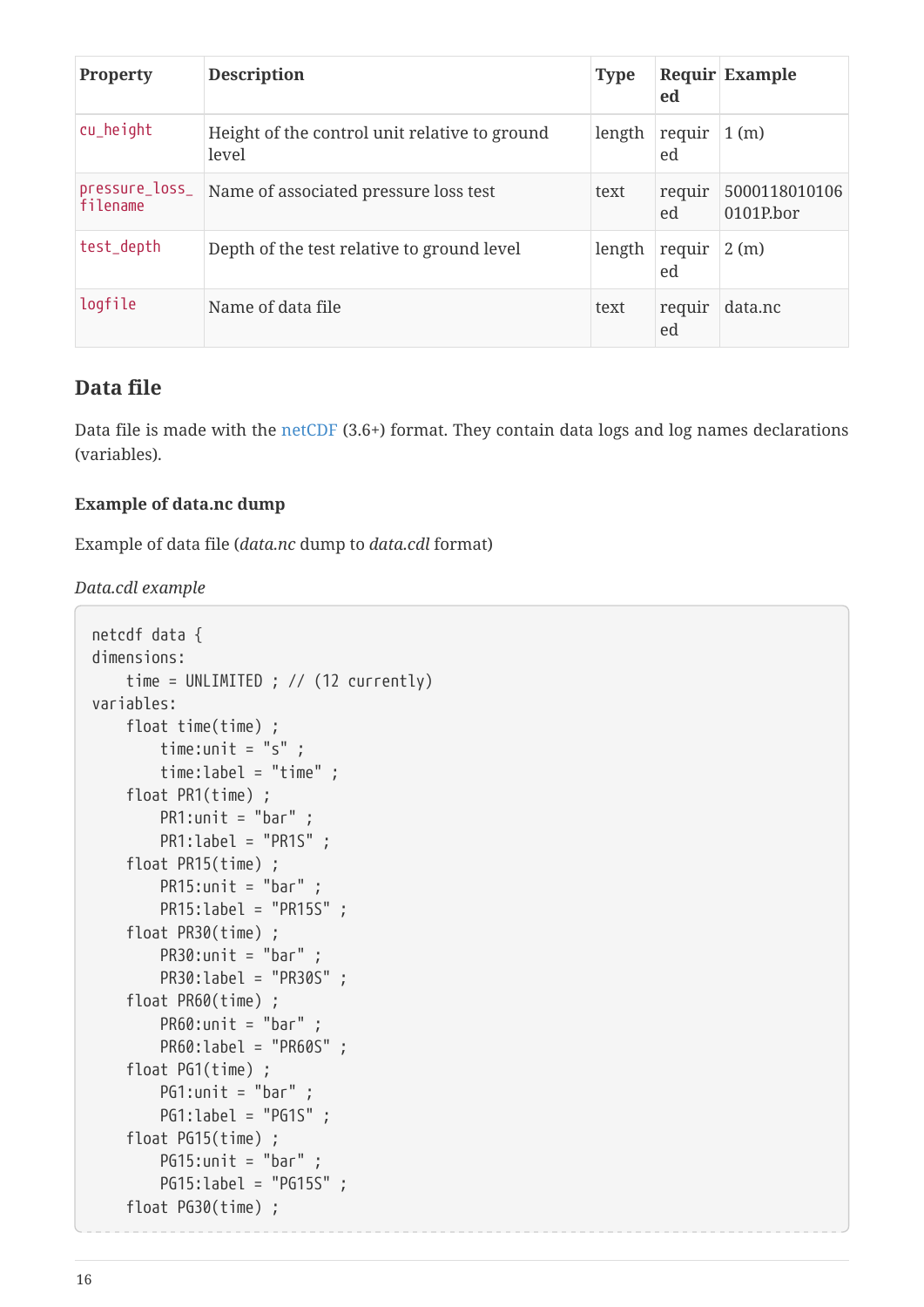```
PG30:unit = "bar" ;
          PG30:label = "PG30S" ;
      float PG60(time) ;
          PG60:unit = "bar" ;
          PG60:label = "PG60S" ;
      float V1(time) ;
          V1:unit = "cm3" ;
          V1:label = "V1S" ;
      float V15(time) ;
          V15:unit = "cm3" ;
          V15:label = "V15S" ;
      float V30(time) ;
          V30:unit = "cm3" ;
          V30:label = "V30S" ;
      float V60(time) ;
          V60:unit = "cm3" ;
          V60:label = "V60S" ;
        V60:scale max = 500.f ;
      float CREEP(time) ;
          CREEP:unit = "cm3" ;
          CREEP:label = "fluage" ;
      float DELT60(time) ;
          DELT60:unit = "cm3" ;
          DELT60:label = "delt60" ;
data:
 time = 80, 141, 205, 273, 339, 410, 477, 546, 616, 687, 759, 836 ;
 PR1 = 0.48, 0.96, 1.48, 2.62, 3.46, 5.67, 7.62, 11.59, 15.6, 20.53, 25.49,
     30.46 ;
 PR15 = 0.51, 1, 1.45, 2.56, 3.52, 5.57, 7.48, 11.53, 15.48, 20.52, 25.48,
      30.48 ;
 PR30 = 0.49, 1.02, 1.51, 2.56, 3.5, 5.55, 7.47, 11.5, 15.47, 20.53, 25.49,
      30.48 ;
 PR60 = 0.46, 0.98, 1.5, 2.55, 3.47, 5.52, 7.49, 11.56, 15.47, 20.48, 25.5,
      30.5 ;
 PG1 = 0.12, 0.12, 0.52, 1.5, 2.6, 4.52, 6.48, 10.48, 14.51, 19.54, 24.59,
      29.53 ;
 PG15 = 0.14, 0.12, 0.53, 1.5, 2.54, 4.53, 6.51, 10.5, 14.56, 19.52, 24.52,
      29.5 ;
 PG30 = 0.12, 0.12, 0.53, 1.52, 2.55, 4.53, 6.5, 10.5, 14.52, 19.55, 24.5,
      29.53 ;
 PG60 = 0.14, 0.14, 0.56, 1.53, 2.53, 4.53, 6.51, 10.51, 14.51, 19.53, 24.53,
      29.55 ;
```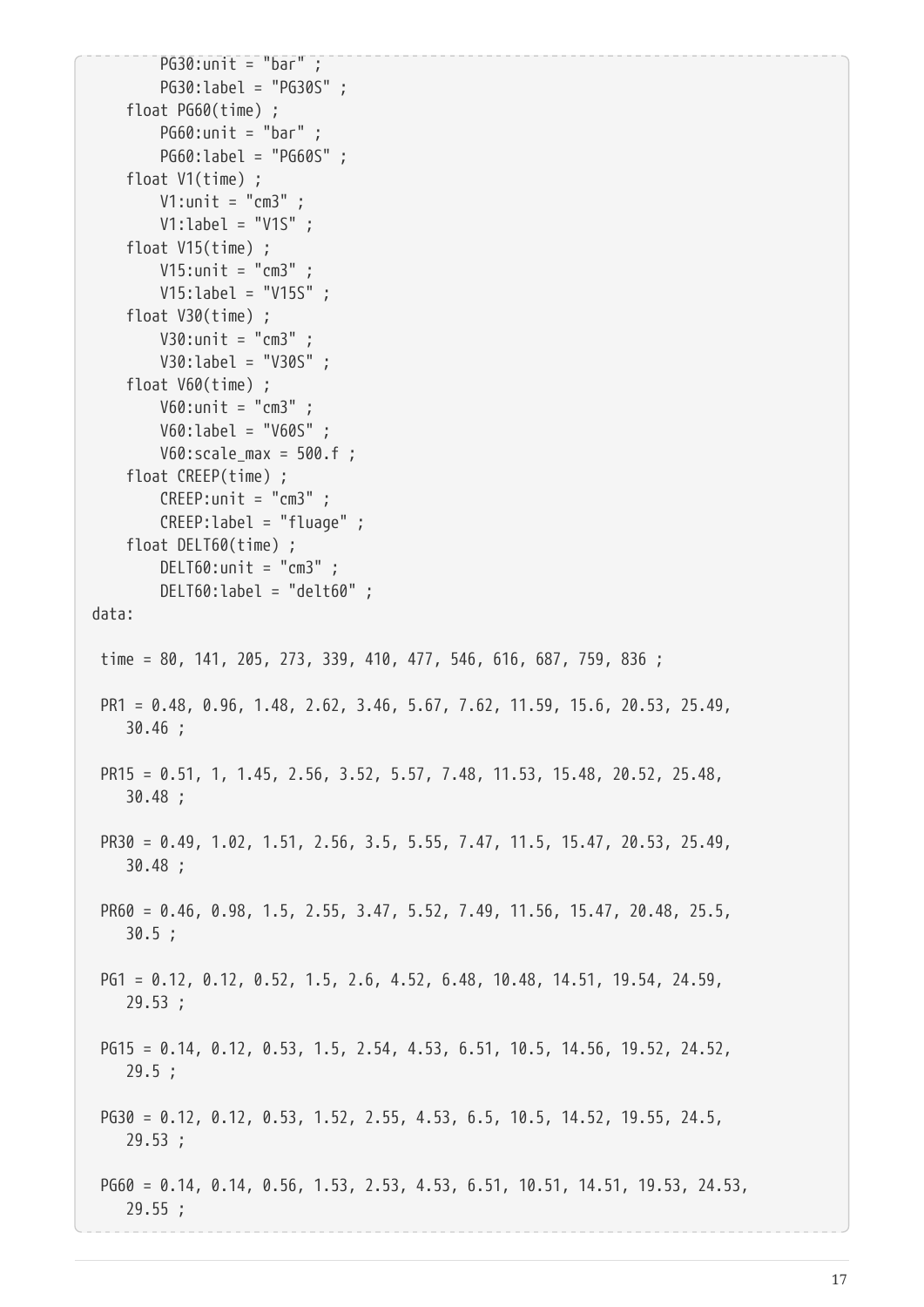| $V1 = 37, 51, 81, 105, 116, 136, 152, 178, 207, 240, 282, 348;$   |
|-------------------------------------------------------------------|
| $V15 = 43, 65, 89, 108, 119, 139, 155, 185, 212, 249, 295, 369;$  |
| $V30 = 46$ , 72, 91, 110, 121, 141, 156, 187, 215, 254, 304, 388; |
| $V60 = 48, 77, 95, 111, 121, 142, 158, 189, 219, 259, 315, 414;$  |
| CREEP = 2, 5, 4, 1, 0, 1, 2, 2, 4, 5, 11, 26;                     |
| DELT60 = 48, 29, 18, 16, 10, 21, 16, 31, 30, 40, 56, 99;          |

### **Pressuremeter Log names**

#### *Table 24. Pressuremeter log names*

| Log<br>name     | <b>Description</b>                                                                                                                                                             | <b>Type</b> | Require Remark<br>$\mathbf d$ |                          |
|-----------------|--------------------------------------------------------------------------------------------------------------------------------------------------------------------------------|-------------|-------------------------------|--------------------------|
| time            | Measured time                                                                                                                                                                  | float       | required NETCDF               | dimensi<br><sub>on</sub> |
| PR <sub>1</sub> | Liquid pressure at 1 s [3: Liquid pressure applied by the<br>control unit indicator to the the central cell as read x s<br>after the beginning of the pressure hold]           | float       | required                      |                          |
| <b>PR15</b>     | Liquid pressure at 15 s [3: Liquid pressure applied by the<br>control unit indicator to the the central cell as read x s<br>after the beginning of the pressure hold]          | float       | required                      |                          |
| <b>PR30</b>     | Liquid pressure at 30 s [3: Liquid pressure applied by the<br>control unit indicator to the the central cell as read x s<br>after the beginning of the pressure hold]          | float       | required                      |                          |
| <b>PR60</b>     | Liquid pressure at 60 s [3: Liquid pressure applied by the<br>control unit indicator to the the central cell as read x s<br>after the beginning of the pressure hold]          | float       | required                      |                          |
| <b>PG1</b>      | <b>Gas pressure at 1 s</b> [4: Gas pressure applied by the control<br>unit indicator to the guard cells as read x s after the<br>beginning of the pressure hold]               | float       | required                      |                          |
| <b>PG15</b>     | Gas pressure at 15 s [4: Gas pressure applied by the control float<br>unit indicator to the guard cells as read x s after the<br>beginning of the pressure hold]               |             | required                      |                          |
| <b>PG30</b>     | <b>Gas pressure at 30 s</b> [4: Gas pressure applied by the control <b>float</b><br>unit indicator to the guard cells as read x s after the<br>beginning of the pressure hold] |             | required                      |                          |